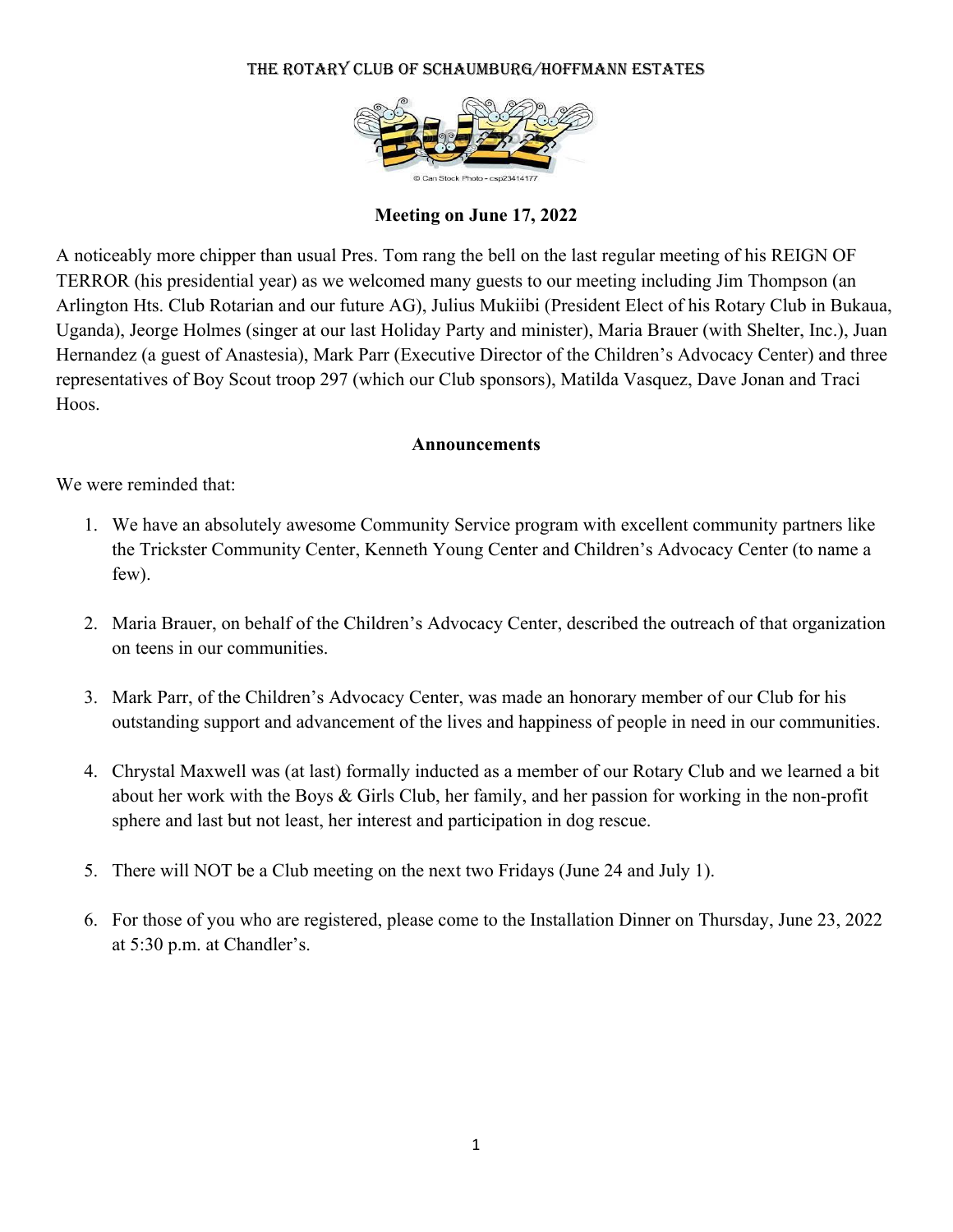# $\odot$   $\odot$   $\odot$   $\odot$   $\odot$   $\odot$   $\odot$   $\odot$   $\odot$

Happiness was once again rampant among the membership, including:

Jeff M, who attended an apocryphal "Picket Ball Tournament" in which Jeff triumphed (due to the absence of other attendees) and which he was able to transform into a fishing expedition at which he caught lots of fish;

Mike E, who was pleased to participate in an exceptionally well-attended Visioning Team Meeting for RI;

Jim Thompson (our soon to be AG) who was delighted to attend our meeting today and was also excited about his daughter's upcoming wedding;

Jim Mc was happy that Chrystal is now a member of the Club;

Gene W was happy about our next Classic, good weather and the continuing career of his talented daughter;

Bill K was happy that he and Jeanne attended a "destination wedding" held in Pensacola, FL;

Jean S was happy to attend our Rotary meetings in person and for Tom's leadership throughout the past year;

Roger S was happy because, although genetic testing reveals that neither he nor his Mom descend from the Lincoln family, it does show that Roger is a descendant of Robert the Bruce, King of the Scots (how cool is that?);

Jim A was happy to announce that he (and Kathy) are grandparents for the first time! (We are all very happy for them too!);

Jeorge Holmes (remember, our Belvedere Club holiday singer) was happy to come to our meeting and also because he has also become a grandfather;

Mark Parr was happy to be made an honorary member of our Club;

Chrystal M was happy to be with her daughters;

Gayle V was happy that her grandson hit not one, but two Home Runs at Cooperstown last week; and last but not least,

Julius Mukiibi was happy to have spent quality time with our Club and its members!

## **Queen of Hearts**

The Queen of Hearts somehow eluded our Club's unofficial queen of hearts (Nancy R), and we will all have to wait another week or two before we can try again to find the hiding place of that sneaky Q of H.

## **Finemastering**

Then, in an action that comes as close to Surrealism as the Club gets, Jim Fab launched the Anti-4-way-test upon us (for benevolent purposes, as he suggested), to extract fines from the membership including:

Jeff M, for stealing a joke from the Finemaster;